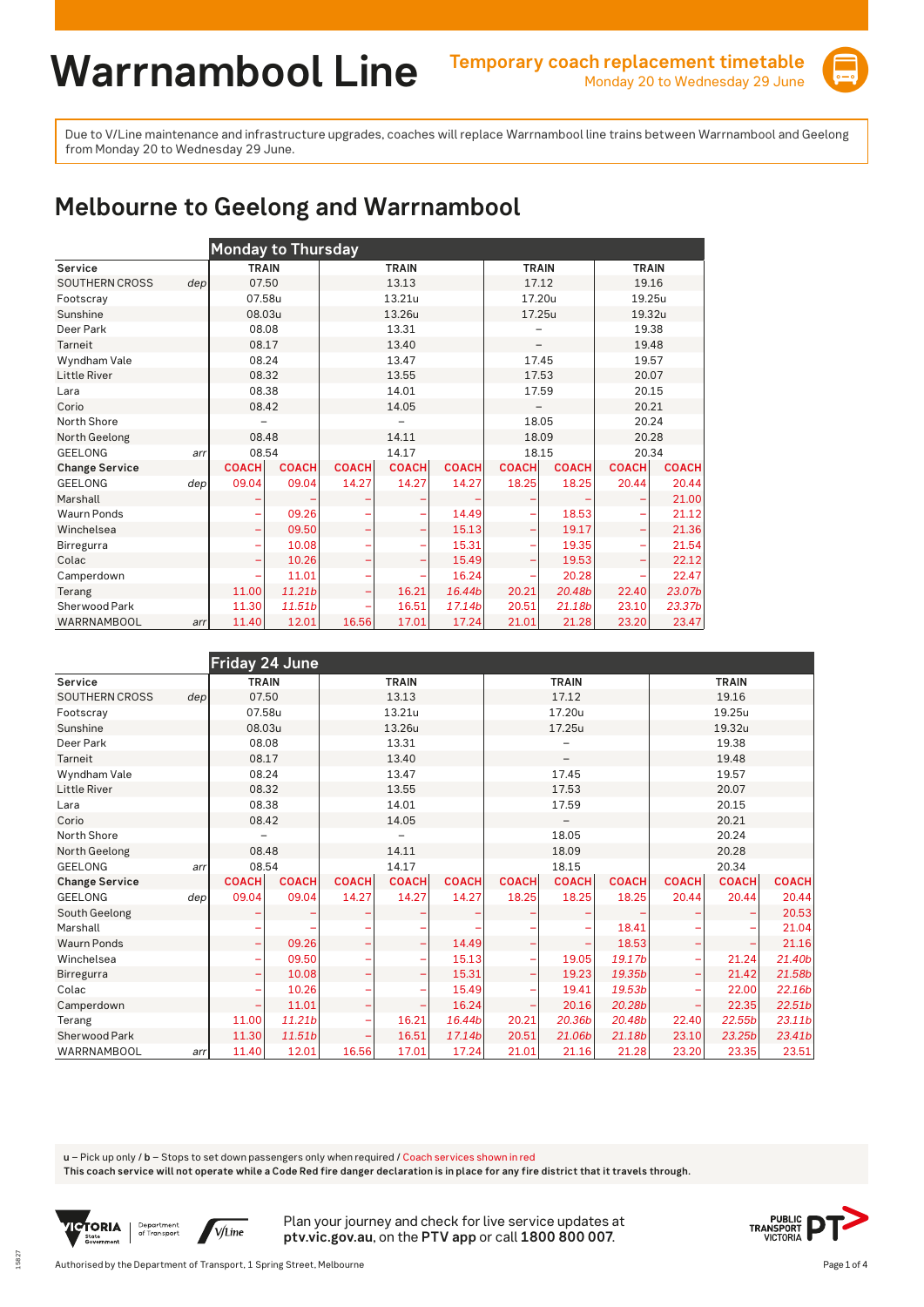

## **Melbourne to Geelong and Warrnambool**

|                       |     | Saturday 25 June |              |              |              |              |              |              |  |  |  |  |  |
|-----------------------|-----|------------------|--------------|--------------|--------------|--------------|--------------|--------------|--|--|--|--|--|
| Service               |     | <b>TRAIN</b>     |              |              | <b>TRAIN</b> |              | <b>TRAIN</b> |              |  |  |  |  |  |
| <b>SOUTHERN CROSS</b> | dep | 06.55            |              |              | 13.00        |              | 19.10        |              |  |  |  |  |  |
| Footscray             |     | 07.04u           |              |              | 13.09u       |              | 19.18u       |              |  |  |  |  |  |
| Sunshine              |     |                  |              |              |              |              | 19.23u       |              |  |  |  |  |  |
| Deer Park             |     |                  |              |              |              |              | 19.28        |              |  |  |  |  |  |
| <b>Tarneit</b>        |     | 07.23            |              |              | 13.29        |              | 19.37        |              |  |  |  |  |  |
| Wyndham Vale          |     | 07.32            |              |              | 13.37        |              | 19.43        |              |  |  |  |  |  |
| <b>Little River</b>   |     | 07.42            |              |              |              |              | 19.51        |              |  |  |  |  |  |
| Lara                  |     | 07.50            |              |              | 13.54        |              | 19.57        |              |  |  |  |  |  |
| Corio                 |     | 07.56            |              |              |              |              | 20.02        |              |  |  |  |  |  |
| North Shore           |     | 07.59            |              |              | 14.01        |              | 20.05        |              |  |  |  |  |  |
| North Geelong         |     | 08.03            |              |              | 14.05        |              | 20.09        |              |  |  |  |  |  |
| <b>GEELONG</b>        | arr | 08.11            |              |              | 14.12        |              | 20.15        |              |  |  |  |  |  |
| <b>Change Service</b> |     | <b>COACH</b>     | <b>COACH</b> | <b>COACH</b> | <b>COACH</b> | <b>COACH</b> | <b>COACH</b> | <b>COACH</b> |  |  |  |  |  |
| <b>GEELONG</b>        | dep | 08.21            | 08.21        | 14.22        | 14.22        | 14.22        | 20.25        | 20.25        |  |  |  |  |  |
| <b>Waurn Ponds</b>    |     |                  | 08.43        |              |              | 14.44        |              | 20.47        |  |  |  |  |  |
| Winchelsea            |     |                  | 09.07        |              |              | 15.08        |              | 21.13        |  |  |  |  |  |
| Birregurra            |     |                  | 09.25        |              |              | 15.26        |              | 21.31        |  |  |  |  |  |
| Colac                 |     |                  | 09.43        |              |              | 15.44        |              | 21.49        |  |  |  |  |  |
| Camperdown            |     |                  | 10.18        |              |              | 16.19        |              | 22.24        |  |  |  |  |  |
| Terang                |     | 10.17            | 10.38b       | 22.21        | 22.44b       |              |              |              |  |  |  |  |  |
| Sherwood Park         |     | 10.47            | 11.08b       |              | 16.48        | 17.09b       | 22.51        | 23.14b       |  |  |  |  |  |
| WARRNAMBOOL           | arr | 10.57            | 11.18        | 16.51        | 16.58        | 17.19        | 23.01        | 23.24        |  |  |  |  |  |

|                       |     | <b>Sunday 26 June</b> |              |              |              |              |              |              |              |  |
|-----------------------|-----|-----------------------|--------------|--------------|--------------|--------------|--------------|--------------|--------------|--|
| Service               |     | <b>TRAIN</b>          |              |              | <b>TRAIN</b> |              | <b>TRAIN</b> |              |              |  |
| <b>SOUTHERN CROSS</b> | dep | 06.55                 |              |              | 13.00        |              | 19.10        |              |              |  |
| Footscray             |     | 07.04u                |              |              | 13.09u       |              |              | 19.18u       |              |  |
| Sunshine              |     |                       |              |              |              |              |              | 19.23u       |              |  |
| Deer Park             |     |                       |              |              |              |              |              | 19.28        |              |  |
| Tarneit               |     | 07.23                 |              |              | 13.29        |              |              | 19.37        |              |  |
| Wyndham Vale          |     | 07.32                 |              |              | 13.37        |              |              | 19.43        |              |  |
| Little River          |     | 07.42                 |              |              |              |              |              | 19.51        |              |  |
| Lara                  |     | 07.50                 |              |              | 13.54        |              | 19.57        |              |              |  |
| Corio                 |     | 07.56                 |              |              |              |              | 20.02        |              |              |  |
| North Shore           |     | 07.59                 |              |              | 14.01        |              |              | 20.05        |              |  |
| North Geelong         |     | 08.03                 |              |              | 14.05        |              |              | 20.09        |              |  |
| <b>GEELONG</b>        | arr | 08.11                 |              |              | 14.12        |              |              | 20.15        |              |  |
| <b>Change Service</b> |     | <b>COACH</b>          | <b>COACH</b> | <b>COACH</b> | <b>COACH</b> | <b>COACH</b> | <b>COACH</b> | <b>COACH</b> | <b>COACH</b> |  |
| <b>GEELONG</b>        | dep | 08.21                 | 08.21        | 14.22        | 14.22        | 14.22        | 20.25        | 20.25        | 20.25        |  |
| <b>Waurn Ponds</b>    |     |                       | 08.43        |              |              | 14.44        |              |              | 20.47        |  |
| Winchelsea            |     |                       | 09.07        |              |              | 15.08        |              |              | 21.13        |  |
| Birregurra            |     |                       | 09.25        |              |              | 15.26        |              |              | 21.31        |  |
| Colac                 |     |                       | 09.43        |              |              | 15.44        |              |              | 21.49        |  |
| Camperdown            |     |                       | 10.18        |              |              | 16.19        |              |              | 22.24        |  |
| Terang                |     | 10.17                 | 10.38b       |              | 16.18        | 16.39b       |              | 22.21        | 22.44b       |  |
| Sherwood Park         |     | 10.47                 | 11.08b       |              | 16.48        | 17.09b       |              | 22.51        | 23.14b       |  |
| WARRNAMBOOL           | arr | 10.57                 | 11.18        | 16.51        | 16.58        | 17.19        | 22.54        | 23.01        | 23.24        |  |

**u** – Pick up only / **b** – Stops to set down passengers only when required / Coach services shown in red

**This coach service will not operate while a Code Red fire danger declaration is in place for any fire district that it travels through.**



15827

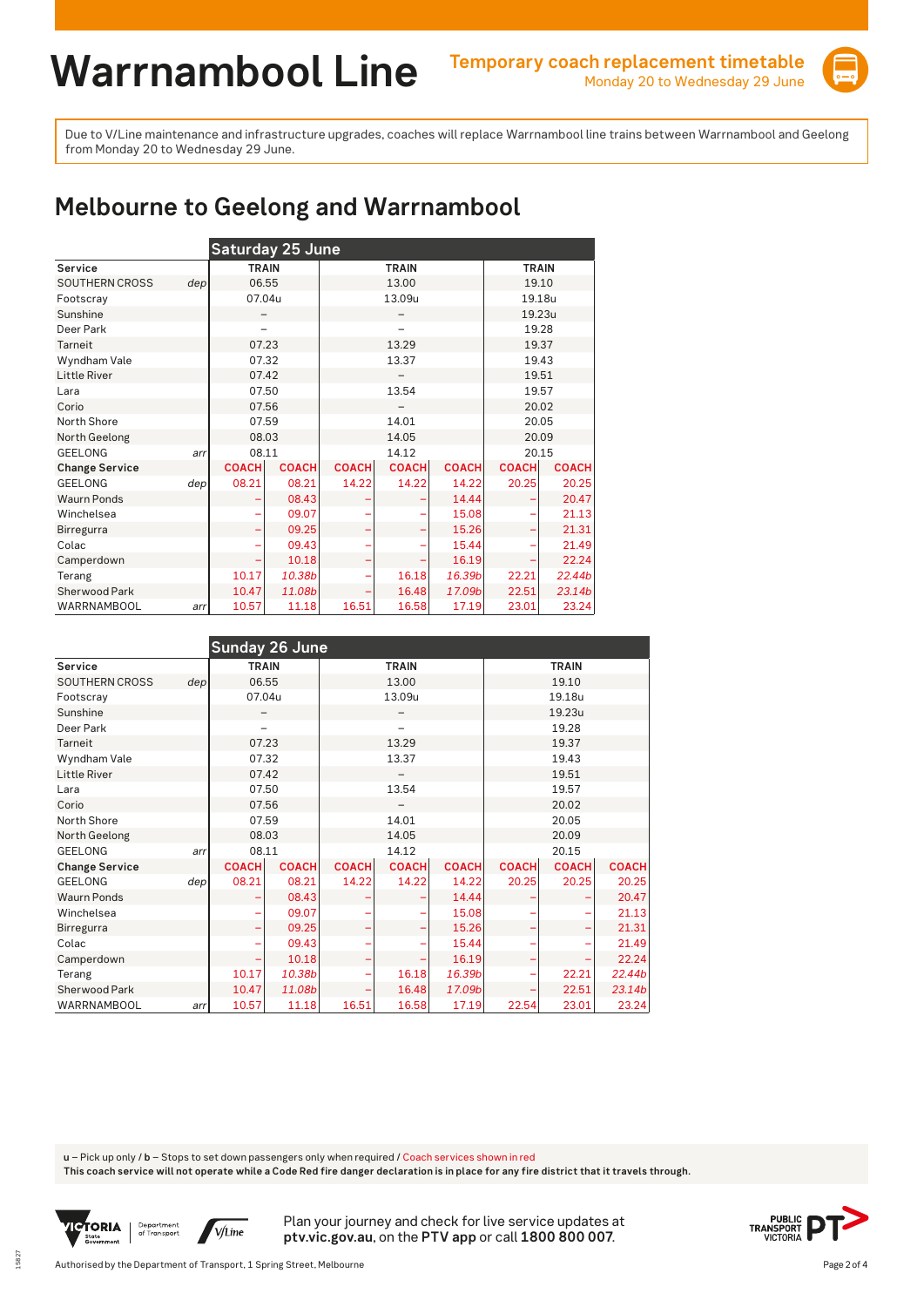

## **Warrnambool and Geelong to Melbourne**

|                       |                  |              | <b>Monday to Thursday</b> |              |              |              |              |                          |              |              |              |              |              |
|-----------------------|------------------|--------------|---------------------------|--------------|--------------|--------------|--------------|--------------------------|--------------|--------------|--------------|--------------|--------------|
| Service               |                  | <b>COACH</b> | <b>COACH</b>              | <b>COACH</b> | <b>COACH</b> | <b>COACH</b> | <b>COACH</b> | <b>COACH</b>             | <b>COACH</b> | <b>COACH</b> | <b>COACH</b> | <b>COACH</b> | <b>COACH</b> |
| WARRNAMBOOL           | dep <sub>l</sub> | 06.09        |                           | 06.09        | 09.33        |              | 09.33        | 12.15                    |              | 12.15        | 17.39        |              | 17.39        |
| Sherwood Park         |                  | 06.19        |                           | 06.19        | 09.43        |              | 09.43        | 12.25                    |              | 12.25        | 17.49        |              | 17.49        |
| Terang                |                  | 06.49        |                           | 06.49        | 10.13        |              | 10.13        | 12.55                    |              | 12.55        | 18.19        |              | 18.19        |
| Camperdown            |                  |              | 07.02                     | 07.09        | ۰            | 10.24        | 10.33        |                          | 13.04        | 13.15        |              | 18.28        | 18.39        |
| Colac                 |                  | -            | 07.37                     | 07.44        | -            | 11.05        | 11.08        | $\overline{\phantom{0}}$ | 13.39        | 13.50        | -            | 19.03        | 19.14        |
| Birregurra            |                  |              | 07.55                     | 08.02        | ۰            | 11.23        | 11.26        | $\overline{\phantom{0}}$ | 13.57        | 14.08        |              | 19.21        | 19.32        |
| Winchelsea            |                  |              | 08.13                     | 08.20        | -            | 11.41        | 11.44        |                          | 14.15        | 14.26        |              | 19.39        | 19.50        |
| <b>Waurn Ponds</b>    |                  |              |                           | 08.44        |              |              | 12.08        |                          |              | 14.50        |              |              | 20.14b       |
| Marshall              |                  |              |                           |              |              |              |              |                          |              |              |              |              | 20.26b       |
| South Geelong         |                  |              |                           |              |              |              |              |                          |              |              |              |              | 20.37b       |
| <b>GEELONG</b>        | arr              | 08.45        | 08.53                     | 09.06        | 12.09        | 12.21        | 12.30        | 14.51                    | 14.55        | 15.12        | 20.15        | 20.19        | 20.46        |
| <b>Change Service</b> |                  | <b>TRAIN</b> | <b>TRAIN</b>              |              | <b>TRAIN</b> | <b>TRAIN</b> | <b>TRAIN</b> | <b>TRAIN</b>             |              | <b>TRAIN</b> | <b>TRAIN</b> |              | <b>TRAIN</b> |
| <b>GEELONG</b>        | dep              | 08.51        | 09.13                     |              | 12.19        | 12.33        | 12.51        | 15.15                    |              | 15.31        | 20.33        |              | 21.01        |
| North Geelong         |                  | 08.54        | 09.17                     |              | 12.20        | 12.37        | 12.54        | 15.19                    |              | 15.34        | 20.36        |              | 21.05        |
| North Shore           |                  |              | 09.20                     |              |              | 12.40        |              | 15.22                    |              |              | 20.39        |              | 21.08        |
| Corio                 |                  | 08.59        | -                         |              | 12.27        |              | 12.59        | $\overline{\phantom{m}}$ |              | 15.39        | 20.42        |              | 21.11        |
| Lara                  |                  | 09.04        | 09.26                     |              | 12.32        | 12.46        | 13.04        | 15.28                    |              | 15.44        | 20.47        |              | 21.16        |
| <b>Little River</b>   |                  | 09.10        |                           |              | 12.38        |              | 13.10        |                          |              | 15.50        | 20.53        |              | 21.22        |
| Wyndham Vale          |                  | 09.18        | 09.38                     |              | 12.46        | 12.58        | 13.18        | 15.40                    |              | 15.58        | 21.02        |              | 21.30        |
| Tarneit               |                  | 09.25        | 09.45                     |              | 12.53        | 13.05        | 13.25        | 15.47                    |              | 16.05        | 21.08        |              | 21.37        |
| Deer Park             |                  | 09.32        | 09.52                     |              | 13.00        | 13.12        | 13.32        | 15.54                    |              | 16.12        | 21.15        |              | 21.44        |
| Sunshine              |                  | 09.40d       | 10.00d                    |              | 13.06d       | 13.20d       | 13.40d       | 16.02d                   |              | 16.20d       | 21.23d       |              | 21.52d       |
| Footscray             |                  | 09.46d       | 10.06d                    |              | 13.12d       | 13.26d       | 13.46d       | 16.08d                   |              | 16.26d       | 21.29d       |              | 21.58d       |
| SOUTHERN CROSS        | arr              | 09.56        | 10.16                     |              | 13.22        | 13.36        | 13.56        | 16.18                    |              | 16.36        | 21.39        |              | 22.08        |

|                       |     | Friday 24 June |                          |              |                          |              |              |                          |              |              |              |                          |              |              |
|-----------------------|-----|----------------|--------------------------|--------------|--------------------------|--------------|--------------|--------------------------|--------------|--------------|--------------|--------------------------|--------------|--------------|
| Service               |     | <b>COACH</b>   | <b>COACH</b>             | <b>COACH</b> | <b>COACH</b>             | <b>COACH</b> | <b>COACH</b> | <b>COACH</b>             | <b>COACH</b> | <b>COACH</b> | <b>COACH</b> | <b>COACH</b>             | <b>COACH</b> | <b>COACH</b> |
| WARRNAMBOOL           | dep | 06.09          |                          | 06.09        | 09.33                    |              | 09.33        | 12.15                    |              | 12.15        | 17.39        | 17.39                    |              | 17.39        |
| Sherwood Park         |     | 06.19          |                          | 06.19        | 09.43                    |              | 09.43        | 12.25                    |              | 12.25        | -            | 17.49                    |              | 17.49        |
| Terang                |     | 06.49          |                          | 06.49        | 10.13                    |              | 10.13        | 12.55                    |              | 12.55        | ۳            | 18.19                    |              | 18.19        |
| Camperdown            |     |                | 07.02                    | 07.09        |                          | 10.24        | 10.33        | ۰                        | 13.04        | 13.15        |              |                          | 18.28        | 18.39        |
| Colac                 |     |                | 07.37                    | 07.44        | $\overline{\phantom{m}}$ | 11.05        | 11.08        | ۰                        | 13.39        | 13.50        | -            | $\overline{\phantom{a}}$ | 19.03        | 19.14        |
| Birregurra            |     |                | 07.55                    | 08.02        | ۰                        | 11.23        | 11.26        | ۰                        | 13.57        | 14.08        |              |                          | 19.21        | 19.32        |
| Winchelsea            |     |                | 08.13                    | 08.20        | ۰                        | 11.41        | 11.44        | -                        | 14.15        | 14.26        | ۰            | $\qquad \qquad -$        | 19.39        | 19.50        |
| <b>Waurn Ponds</b>    |     |                |                          | 08.44        |                          |              | 12.08        |                          |              | 14.50        |              |                          |              | 20.14b       |
| Marshall              |     |                |                          |              |                          |              |              |                          |              |              |              |                          |              | 20.26b       |
| South Geelong         |     |                |                          |              |                          |              |              |                          |              |              |              |                          |              | 20.37b       |
| <b>GEELONG</b>        | arr | 08.45          | 08.53                    | 09.06        | 12.09                    | 12.21        | 12.30        | 14.51                    | 14.55        | 15.12        | 20.08        | 20.15                    | 20.19        | 20.46        |
| <b>Change Service</b> |     | <b>TRAIN</b>   | <b>TRAIN</b>             |              | <b>TRAIN</b>             | <b>TRAIN</b> | <b>TRAIN</b> | <b>TRAIN</b>             |              | <b>TRAIN</b> |              | <b>TRAIN</b>             |              | <b>TRAIN</b> |
| <b>GEELONG</b>        | dep | 08.51          | 09.13                    |              | 12.19                    | 12.33        | 12.51        | 15.15                    |              | 15.31        |              | 20.33                    |              | 21.01        |
| North Geelong         |     | 08.54          | 09.17                    |              | 12.20                    | 12.37        | 12.54        | 15.19                    |              | 15.34        |              | 20.36                    |              | 21.05        |
| North Shore           |     |                | 09.20                    |              |                          | 12.40        |              | 15.22                    |              |              |              | 20.39                    |              | 21.08        |
| Corio                 |     | 08.59          | $\overline{\phantom{0}}$ |              | 12.27                    |              | 12.59        | $\overline{\phantom{0}}$ |              | 15.39        |              | 20.42                    |              | 21.11        |
| Lara                  |     | 09.04          | 09.26                    |              | 12.32                    | 12.46        | 13.04        | 15.28                    |              | 15.44        |              | 20.47                    |              | 21.16        |
| <b>Little River</b>   |     | 09.10          |                          |              | 12.38                    |              | 13.10        |                          |              | 15.50        |              | 20.53                    |              | 21.22        |
| Wyndham Vale          |     | 09.18          | 09.38                    |              | 12.46                    | 12.58        | 13.18        | 15.40                    |              | 15.58        |              | 21.02                    |              | 21.30        |
| Tarneit               |     | 09.25          | 09.45                    |              | 12.53                    | 13.05        | 13.25        | 15.47                    |              | 16.05        |              | 21.08                    |              | 21.37        |
| Deer Park             |     | 09.32          | 09.52                    |              | 13.00                    | 13.12        | 13.32        | 15.54                    |              | 16.12        |              | 21.15                    |              | 21.44        |
| Sunshine              |     | 09.40d         | 10.00d                   |              | 13.06d                   | 13.20d       | 13.40d       | 16.02d                   |              | 16.20d       |              | 21.23d                   |              | 21.52d       |
| Footscray             |     | 09.46d         | 10.06d                   |              | 13.12d                   | 13.26d       | 13.46d       | 16.08d                   |              | 16.26d       |              | 21.29d                   |              | 21.58d       |
| <b>SOUTHERN CROSS</b> | arr | 09.56          | 10.16                    |              | 13.22                    | 13.36        | 13.56        | 16.18                    |              | 16.36        |              | 21.39                    |              | 22.08        |

**d** – Set down only / **b** – Stops to set down passengers only when required / Coach services shown in red

**This coach service will not operate while a Code Red fire danger declaration is in place for any fire district that it travels through.**



15827